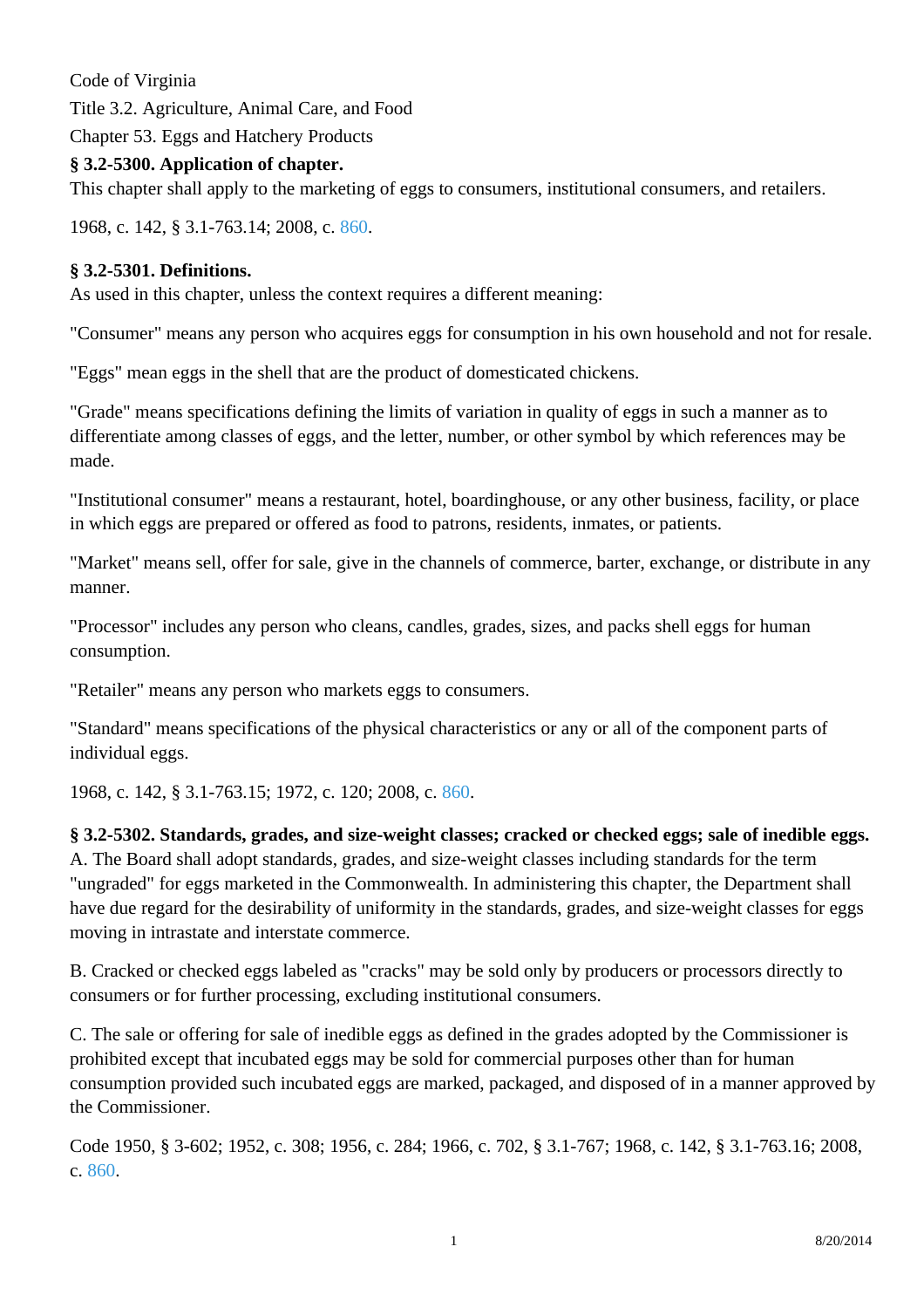### **§ 3.2-5303. Requirements for eggs sold as fresh or with similar description.**

The term "fresh eggs," or any legend, symbol, picture, representation or device declaring or tending to convey the impression that the eggs are fresh may be applied only to eggs meeting the requirements of grade A quality or better as established by the Board for fresh eggs. ſ

Code 1950, § 3-599; 1966, c. 702, § 3.1-764; 1968, c. 142; 2008, c. [860](http://lis.virginia.gov/cgi-bin/legp604.exe?081+ful+CHAP0860).

#### **§ 3.2-5304. Labeling and advertising.**

No label, container, display, or advertisement of eggs shall contain incorrect, fraudulent, or misleading representations. No person shall advertise eggs for sale unless the unabbreviated grade and size-weight class, quality, or other required terms are conspicuously designated in letters at least half as high as the tallest letter in the word "eggs" or the tallest figure in the price, whichever is larger.

1968, c. 142, § 3.1-763.17; 2008, c. [860.](http://lis.virginia.gov/cgi-bin/legp604.exe?081+ful+CHAP0860)

## **§ 3.2-5305. Certain producers exempt from law.**

Producers selling a total of 150 dozen eggs or less per week produced by their own hens, or eggs purchased from other producers not to exceed 60 dozen per week are exempt from this law provided all eggs are of edible quality and of the quality as represented.

Code 1950, § 3-600; 1956, c. 284; 1966, c. 702, § 3.1-765; 1968, c. 142; 2008, c. [860.](http://lis.virginia.gov/cgi-bin/legp604.exe?081+ful+CHAP0860)

## **§ 3.2-5306. Enforcement of chapter; how eggs marked and quality determined; requirements.**

A. This chapter shall be enforced by the Commissioner and all eggs sold or offered for sale except those exempted in § [3.2-5305](http://law.lis.virginia.gov/vacode/3.2-5305/) shall be marked according to the grades, sizes, quality, ungraded or cracked and other required terms adopted by the Commissioner with the approval of the Board and shall conform to the standards established for the grade, size, ungraded or cracked as labeled. Official determination of the quality of all eggs outlined in this chapter shall be by candling.

B. Eggs moving into private or cooperative packing plants, which are first receivers, where they will be candled and graded, need not be marked.

Code 1950, §§ 3-601, 3-603; 1952, c. 308; 1956, c. 284; 1966, c. 702, §§ 3.1-766, 3.1-768; 1968, c. 142; 2008, c. [860](http://lis.virginia.gov/cgi-bin/legp604.exe?081+ful+CHAP0860).

## **§ 3.2-5307. Seller invoice; requirements.**

Any person selling or delivering eggs to restaurants, hotels, retail stores, bakeries or other institution purchasing eggs for serving to guests, patrons, employees or inmates shall furnish the purchaser with an invoice showing the name and address of the seller and the quantity, grade, and size of such eggs. If the eggs are ungraded, such fact shall appear on the invoice. A copy of such invoice shall be retained by the seller and purchaser for not less than 30 days.

Code 1950, § 3-603.1; 1956, c. 284; 1966, c. 702, § 3.1-769; 1968, c. 142; 2008, c. [860.](http://lis.virginia.gov/cgi-bin/legp604.exe?081+ful+CHAP0860)

## **§ 3.2-5308. Sanitation and related matters.**

A. Any person assembling, transporting, processing, holding, or offering for sale eggs destined for a consumer or an institutional consumer shall provide and maintain a satisfactory relative humidity. In addition, any container, including the packaging material therein or associated therewith, shall be clean and free from foreign odor.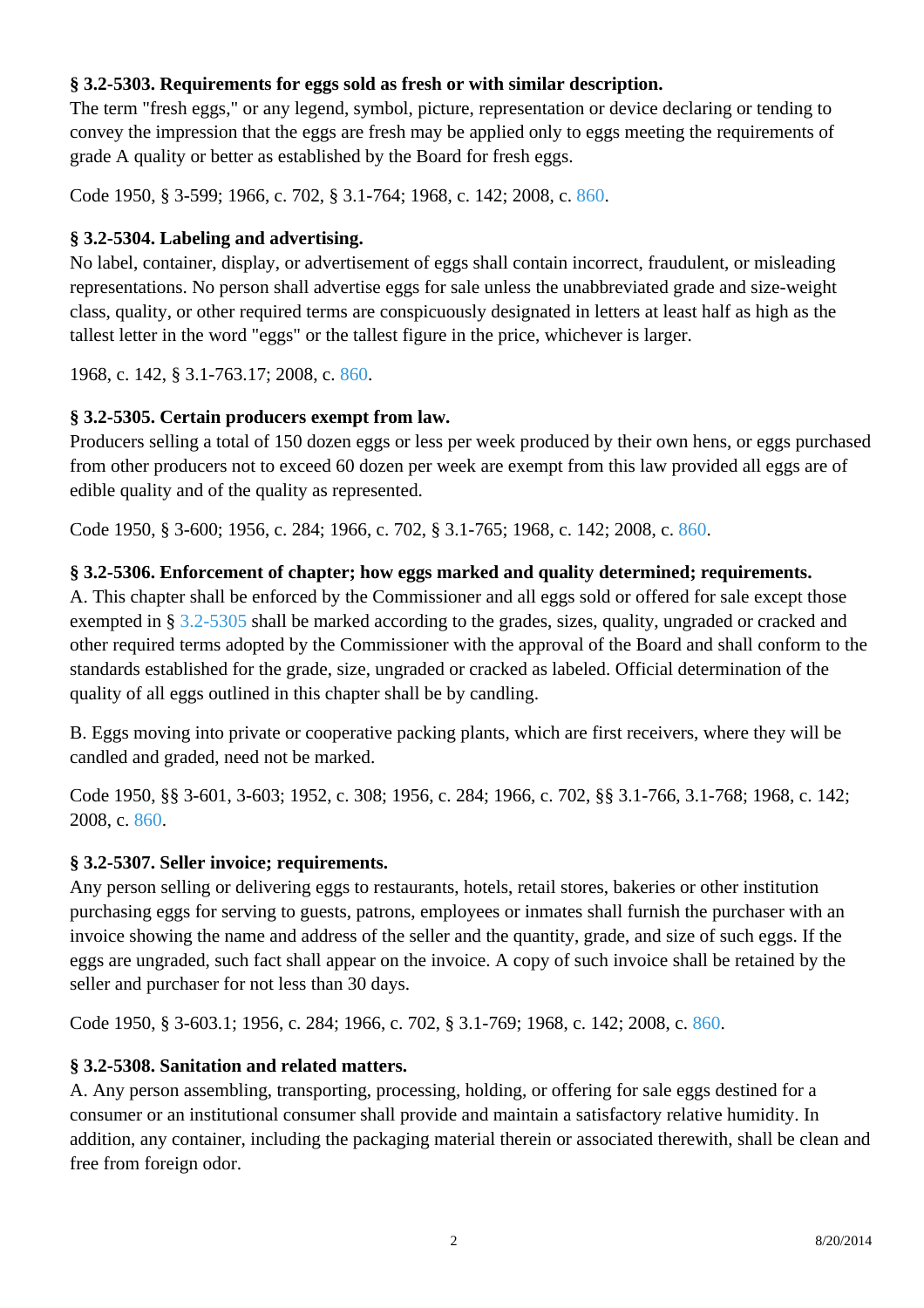B. The Board shall by regulations, provide for the keeping, processing, transporting, and the sale of eggs under sanitary conditions.

C. Nothing in this chapter or in any regulations of the Board shall be construed to exempt any persons or premises from the application of any laws otherwise applicable and relating to the operation of establishments or facilities for the storing, transporting, sale, distribution, preparation, or serving of food.

1968, c. 142, § 3.1-769.1; 2008, c. [860.](http://lis.virginia.gov/cgi-bin/legp604.exe?081+ful+CHAP0860)

## **§ 3.2-5309. Stop-sale order and seizure.**

A. If after inspection, the Department determines that any eggs are being offered, displayed, stored, processed, or transported in violation of this chapter, the Department may issue a stop-sale order as to such eggs directed to the owner or custodian thereof. Such order shall specify the reason for its issuance and shall detail the character of the violation. No eggs to which a stop-sale order applies shall be marketed until and unless the order has been withdrawn. The Department shall withdraw a stop-sale order only upon its determination that the conditions leading to the issuance of the order have been corrected.

B. Whenever the public interest requires, the Department may take possession or custody of the eggs against which a stop-sale order has been issued and may commence proceedings for the seizure thereof. Upon seizure and proof of violation, the eggs shall be disposed of in such manner as may be consistent with the public safety and interest. The owner or custodian of the eggs shall not be entitled to any compensation or damages on account of such seizure or disposition.

1968, c. 142, § 3.1-769.2; 2008, c. [860.](http://lis.virginia.gov/cgi-bin/legp604.exe?081+ful+CHAP0860)

# **§ 3.2-5310. Right of entry.**

The Commissioner may enter during normal business hours on or into any premises or any vehicle wherein eggs are bought, stored, sold, offered for sale, processed, or transported, or wherein the Commissioner has reason to believe that any such activity is carried on, in order to inspect and examine eggs, egg containers, any equipment, facilities or records pertinent to the conduct of activities subject to this chapter or regulations implementing the same, or to ascertain the state of compliance with any order issued by the Department pursuant to this chapter.

1968, c. 142, § 3.1-769.3; 2008, c. [860.](http://lis.virginia.gov/cgi-bin/legp604.exe?081+ful+CHAP0860)

## **§ 3.2-5311. Adopting regulations.**

The Board may adopt regulations to administer this chapter.

1968, c. 142, § 3.1-769.4; 2008, c. [860.](http://lis.virginia.gov/cgi-bin/legp604.exe?081+ful+CHAP0860)

## **§ 3.2-5312. Violation a misdemeanor.**

Any person that violates any provision of this chapter is guilty of a Class 1 misdemeanor.

Code 1950, § 3-604; 1952, c. 308; 1966, c. 702, § 3.1-770; 2008, c. [860](http://lis.virginia.gov/cgi-bin/legp604.exe?081+ful+CHAP0860).

## **§ 3.2-5313. Injunction.**

The Department acting by the Attorney General or local prosecutor may enforce any provision of this chapter or any regulation issued pursuant thereto by injunction.

1968, c. 142, § 3.1-770.1; 2008, c. [860.](http://lis.virginia.gov/cgi-bin/legp604.exe?081+ful+CHAP0860)